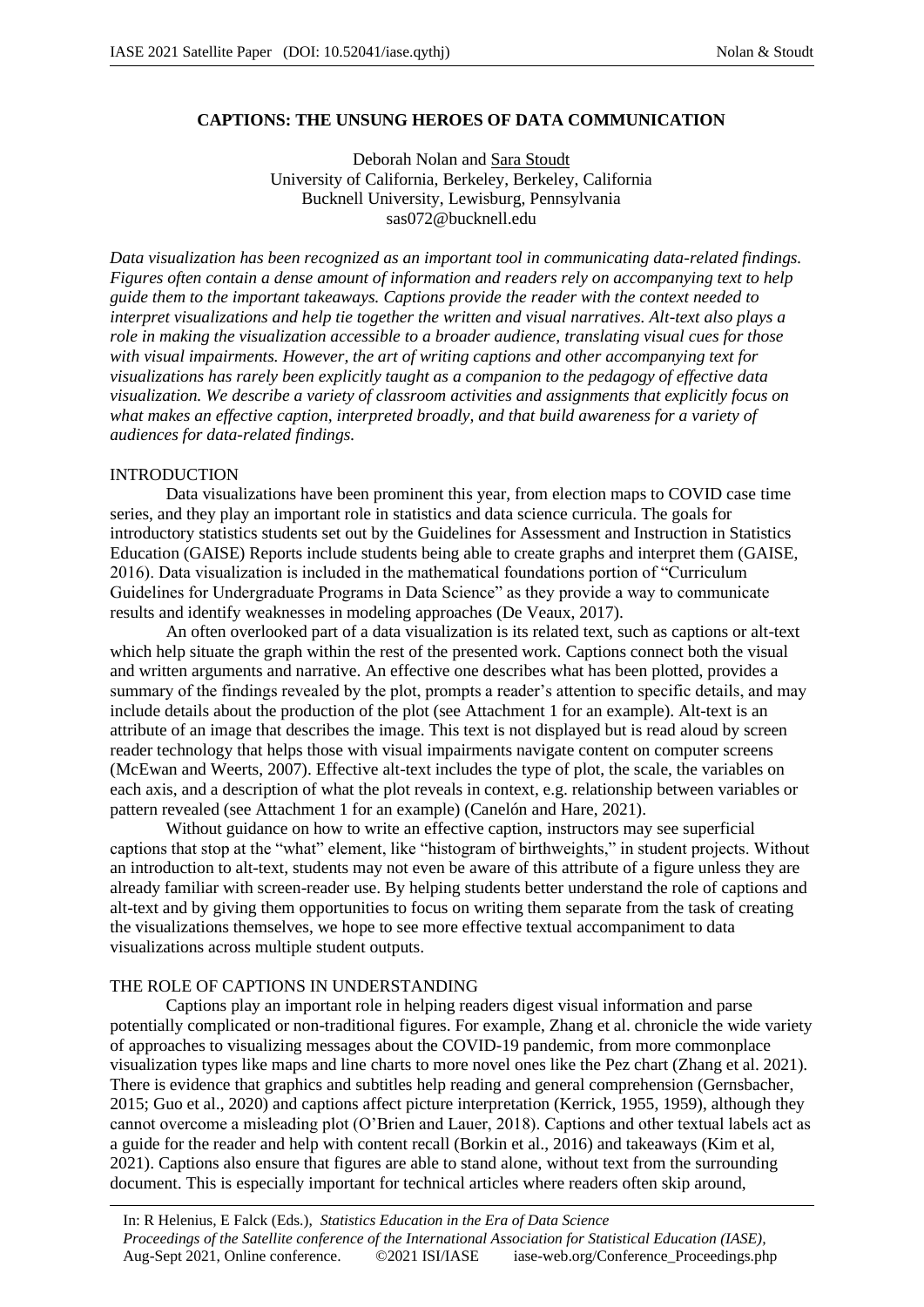potentially starting with the introduction, figures, and conclusion before revisiting the denser methods and results sections (Bogucka and Wood, 2009; Raff, 2016; Nolan and Stoudt, 2020).

Students may initially resist the redundancy despite this being an important characteristic of a caption. In the opposite direction, students might be tempted to repurpose phrases from the text into captions. There is a balance that takes practice: captions must add something to the conversation but can repeat key details to orient the reader. Since there is no standard set of guidelines for captions, instructors may want to augment their own requirements with those from the contributor guidelines of journals or other publication venues that are common in their field, e.g., in the sciences (Smith et al. 2016; Biegal and Kamat 2019). This way students can learn about conventions that they may encounter as they go on in their professional careers. By connecting caption writing to norms of writing in their discipline, students will also get experience adapting to space constraints. While writers adapt to figure and page limits, they may find that captions have to also be compressed without sacrificing the core message of the plot.

### THE ROLE OF CAPTIONS FOR ACCESSIBILITY

Users may not be able to engage with visualizations for many reasons. Sighted users may face challenges of both visual and statistical literacy when faced with unfamiliar plot types. Captions increase accessibility in terms of comprehension, helping users navigate complex visualizations and noting what they should take away from the plot. Those with visual impairments may have more limited access to data communicated via visualization. Alt-text translates visual context into a form that does not rely on sight. Some of the information in the caption and alt-text may overlap, like what the takeaway message is, while labelling the variables and scales may only exist in alt-text.

Introducing students to alt-text does not have to be a cumbersome task. Logistically, alt-text is supported by software products that may be heavily used already in the statistics classroom (Google, n.d.; Hill et al. 2021). For example, in commonly used Microsoft products, adding alt-text is possible through the formatting panel or via options when a figure is right-clicked upon (Microsoft, n.d.). Instructors may want to move away from the PDF as a final output type; some add-on features allow authors to manually add tags to elements on the page that help somewhat but by default PDFs do not integrate with screen reader technology (Adobe, n.d.; Hewson and Tonkin 2011; Brady et al. 2015). Cesal also provides a straightforward template for those just getting started writing alt-text for data visualizations: "chart type of type of data where reason for including chart (Cesal, 2020). Cesal reminds writers to include a link to the data source somewhere in the text so that a screen reader user can access the data and make meaning of it on their own as well. This reminder to include a pointer to the original data also provides an opportunity to talk to students about open data, data provenance, and best practices for data sharing in general.

### CAPTIONS FOR TABLES AND INTERACTIVE VISUALIZATIONS

Captions also play a pivotal role for tables and interactive visualizations and rely on the same principles that apply to static plots. When the numbers themselves are few and most essential, tables may be preferred as a way to provide straightforward accounts of them (Gelman, 2011). An effective table caption describes the source of the numbers in the table, provides a summary of the findings revealed by these numbers, and points readers to the most notable elements or trends in the table.

Captions for interactive plots have to be more nimble to cover a wider range of outputs as readers explore and the visualization changes. Captions, at a minimum, should provide readers with a guide for the interactive elements so the reader knows what they have control over in the visualization. For example, does a slider change the year, does a dropdown menu let the reader change the subset of the data displayed? A more complicated caption could include partially reactive text based on user choices. However, an interactive caption requires a more technical approach and more thought about the structure of accompanying text due to the range of possible user choices. Scrollytelling, where users interactively step through a longer form story, can be seen as an in-between approach where accompanying text changes as the images change in a more controlled way (Amabili, 2019).

### CAPTIONS EXIST BEYOND THE PLOT

Once captions and alt-text are given attention in the classroom, both students and instructors start to see them in broader contexts. For example, an art exhibit is made up of visualizations, and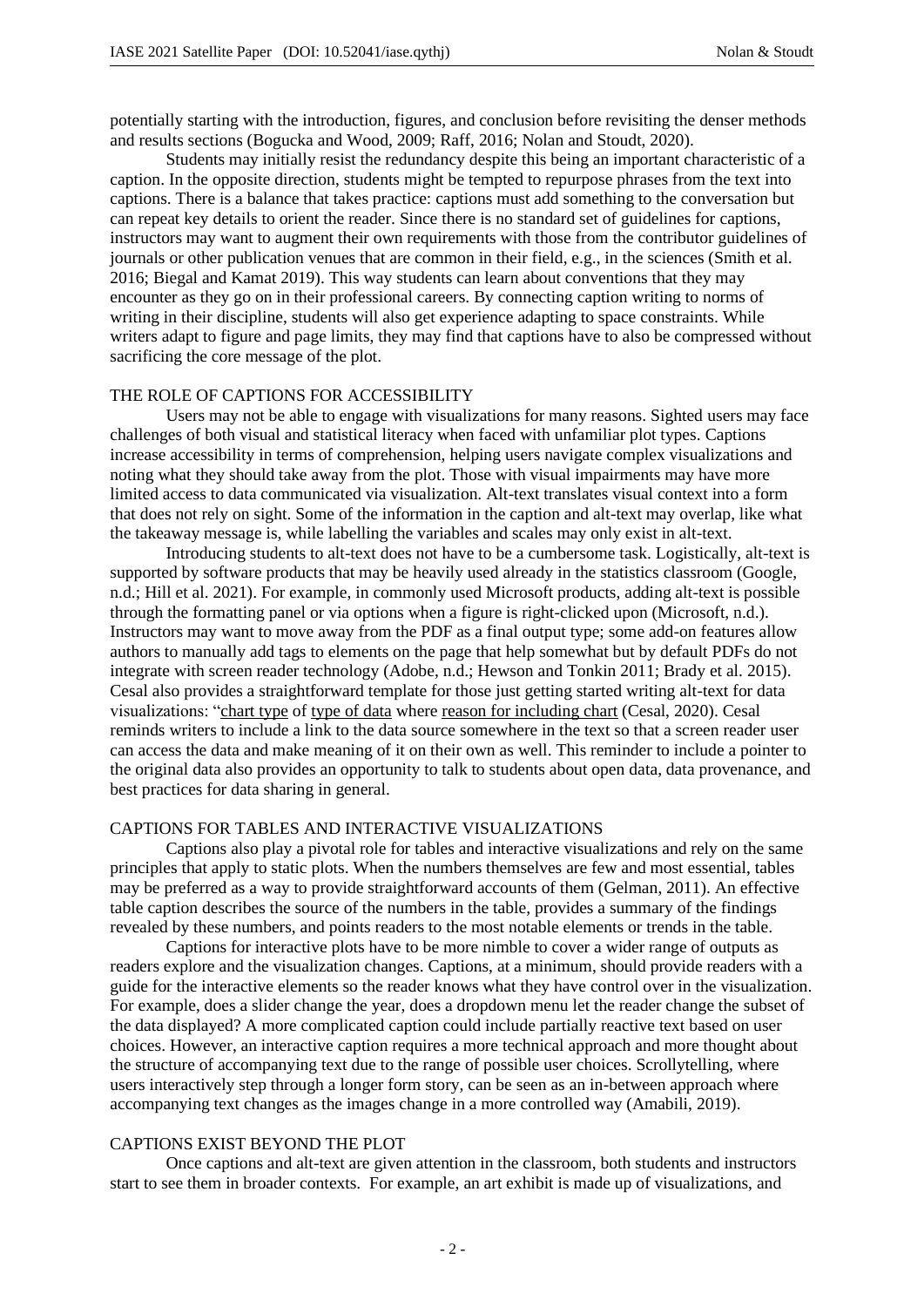museum labels are their captions, framing what we are seeing as we peruse. There are conventions and guidelines for writing these labels that we can learn from, e.g., Serrell includes "too wordy," "too technical," and "boring" to her list of "deadly sins" of exhibit labels, which hold true as sins of data visualization descriptions as well (Serrell, 2015).

Educators and students have become more familiar with alt-text type services; our increased use of video services to conduct meetings, teach classes, and otherwise socialize with others during the COVID-19 pandemic has made us more aware of the usefulness of video transcripts. Our use of these tools has also made us more aware of the limitations of automatic transcripts, further emphasizing the need to thoroughly add alt-text in our own work (MacLeod et al. 2017). Even when we unwind by watching a movie or television show in a foreign language, we rely on subtitles to translate.

# **ACTIVITIES**

We briefly describe a variety of classroom activities and assignments that focus on what makes an effective caption, with a supplementary goal of making one's data finding accessible to different audiences. We split these activities into three student levels, but each can be adapted for use in classes across multiple levels. By working through a subset of these activities, students practice connecting narrative across visual and written mediums. They also gain an appreciation for being inclusive as they explain their data findings to a wider audience than they may have initially imagined.

### *For Introductory Students*

Instructors can help introductory students experience data visualizations even on day one of introductory courses (Wang et al., 2017). Students can work with pre-existing plots and write captions for them as they learn the fundamental plot types and how to describe distributions.

Ask students to write a caption for a provided plot, and then compare their caption with a peer. What information did both students provide in their caption? What information differs?

Pair students together and ask them to write a caption for different plots. Then have their partner sketch their plot using only the caption to go on, compare their peer's drawing to the actual plot, and revise the caption to fill in any gaps that are revealed by this exercise.

Ask students to respond to the running prompt in the New York Times's weekly "What's Going On in This Graph?" series (New York Times, n.d.). Prompts might include questions, such as "what do you notice" and "what do you wonder", which they answer in caption form.

Have students visit a local museum and reflect on the displayed labels (e.g., what does the label make you pay attention to?), and then write their own labels for particular items in an exhibit. If possible, talk to those who wrote the labels themselves. We thank the curators at the Smith College Museum of Art and the Phoebe A. Hearst Museum of Anthropology at UC Berkeley for making this possible in our classes.

### *For Intermediate Students*

Instructors can help intermediate students explore plots and captions from other sources and edit the captions to make them more informative for particular audiences.

Send students on a visualization scavenger hunt in newspaper articles, blog posts, and other internet sources to find examples of plots of different types (e.g., barchart, line chart, etc.) and then write informative captions for each.

● Give students a visualization and caption from a more formal setting (e.g., academic paper) and have them revise the caption for different audiences such as a child, a peer who has not taken a statistics class, or a typical reader of a news media outlet.

Give students a visualization and have them write multiple versions of a caption as if the figure was being placed in different types of publications (e.g., formal journal article, blog post, tweet, or news story).

Prompt students to add alt-text to figures with captions. Then, have them reflect on what information is repeated across the two mediums and what information is distinct.

### *For Advanced Students*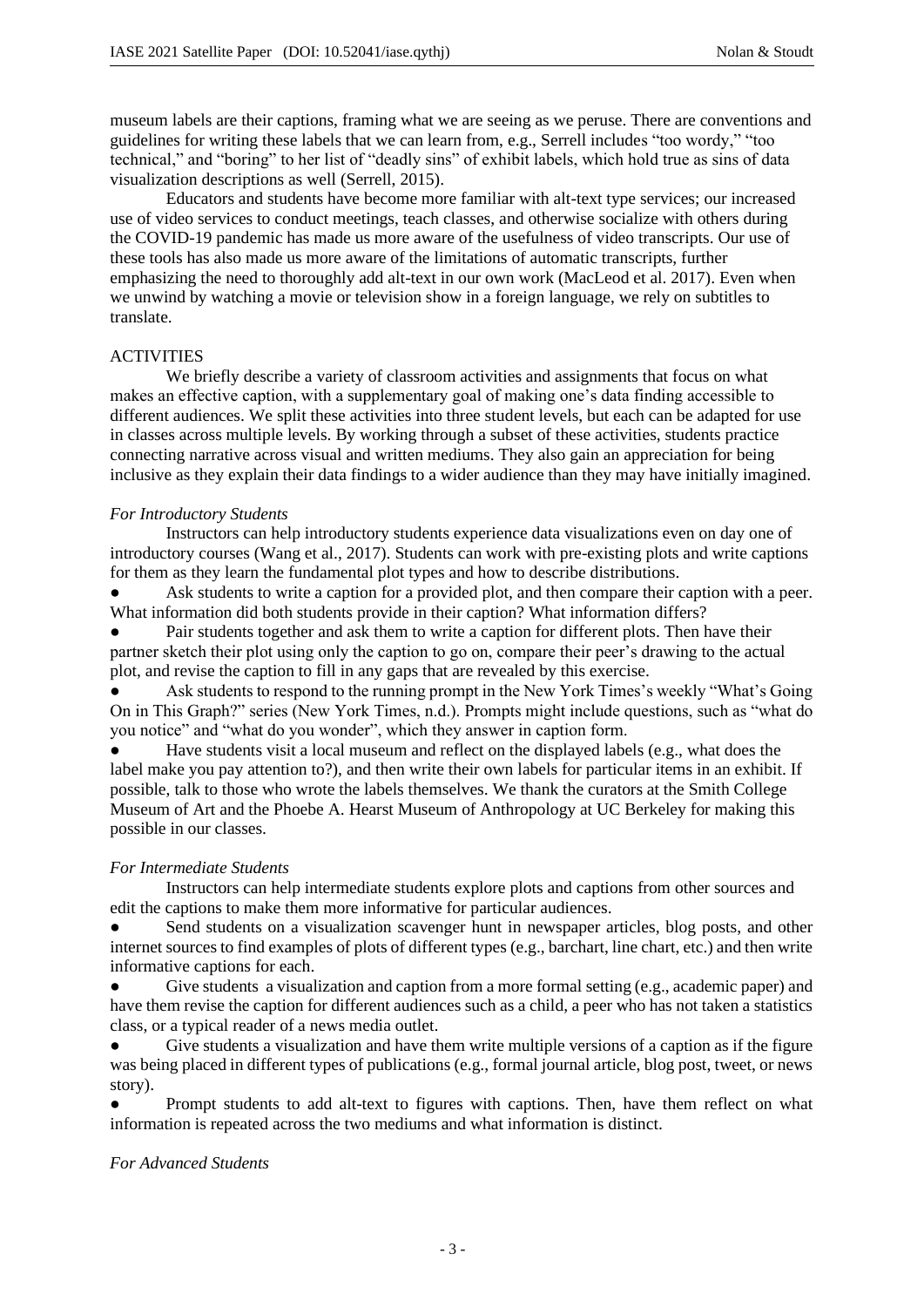Advanced students can create their own plots and write captions for them as part of a final project or report.

As a preparatory step towards a report of a data analysis, ask students to create a visual outline of the report made up of plots and tables along with their captions.

Prompt students to use the components of their visual outline from the activity above to go through a storyboard process, a way to visually organize story components, to further refine their argument and story.

Have students investigate the technology behind alt-text by working through a screen reader tutorial and examining online figures, captions, and alt-text in the developer pane of an internet browser. Let students teach one another the tools that support alt-text by assigning small groups to

investigate how alt-text is created in a particular software and then present a tutorial to the class. Ask students to curate their work from the class as part of a "gallery walk", by, e.g., adding an example of work they are proud of to a slide in a slide deck and providing an "exhibit label" in the notes.

#### **CONCLUSION**

It takes time and care to craft a visualization that reveals the desired story or finding, and we advocate for showing students that it requires similar time and care to write accompanying text. The effectiveness of captions and alt-text depend on the context of the broader work and that work's desired audience. The activities described above provide students with opportunities to practice blending visual and written narratives across a range of product types and audiences and to reflect on the similarities and differences between them. We hope that by giving captions and alt-text explicit attention in statistics and data science classes at all levels, students will see them as essential elements of a data visualization, not an optional add-on.

#### **REFERENCES**

Adobe (n.d.) Add alternate text and supplementary information to tags https://www.adobe.com/accessibility/products/acrobat/pdf-repair-add-alternative-text.html

Amabili, L. (2019) From Storytelling to Scrollytelling: A Short Introduction and Beyond\*.

- *Nightingale.*https://medium.com/nightingale/from-storytelling-to-scrollytelling-a-short-introductionand-beyond-fbda32066964
- Biegel, C. M., & Kamat, P. V. (2019). Ten Tips for Capturing Figures with Captions. *ACS Energy Letters, 4(3),* 637-638. https://doi.org/10.1021/acsenergylett.9b00253
- Bogucka, R., & Wood, E. (2009). How to read scientific research articles: a hands-on classroom exercise. *Issues in Science and Technology Librarianship, 59*, 4-13.
- Borkin, M. A., Bylinskii, Z., Kim, N. W., Bainbridge, C. M., Yeh, C. S., Borkin, D., Pfister, H., & Oliva, A. (2016). Beyond Memorability: Visualization Recognition and Recall. *IEEE Transactions on Visualization and Computer Graphics*, *22*(1), 519–528. https://doi.org/10.1109/TVCG.2015.2467732
- Brady, E. Zhong, Y. & Bigham, J. P. (2015). Creating accessible PDFs for conference proceedings. *Proceedings of the 12th International Web for All Conference. 1-4.*  https://doi.org/10.1145/2745555.2746665
- Canelón, S. & Hare, L. (2021, May 4–5). Revealing room for improvement in accessibility within a social media data visualization learning community [Conference presentation]. csv,conf,v6. https://silvia.rbind.io/talk/2021-05-04-data-viz-accessibility/
- Cesal, A. (2020). Writing Alt Text for Data Visualization. *Nightingale*. https://medium.com/nightingale/writing-alt-text-for-data-visualization-2a218ef43f81
- De Veaux, R. D., Agarwal, M., Averett, M., Baumer, B. S., Bray, A., Bressoud, T. C., Bryant, L., Cheng, L. Z., Francis, A., Gould, R., Kim, A. Y., Kretchmar, M., Lu, Q., Moskol, A., Nolan, D., Pelayo, R., Raleigh, S., Sethi, R. J., Sondjaja, M., Ye, P. (2017). Curriculum Guidelines for Undergraduate Programs in Data Science (GAISE). *Annual Review of Statistics and Its Application*, *4*, 15–30.
- GAISE College Report ASA Revision Committee (2016). *Guidelines for Assessment and Instruction in Statistics Education College Report*. American Statistical Association.
- Gelman, A. (2011). Why tables are really much better than graphs. *Journal of Computational and Graphical Statistics, 20(1)*, 3-7. https://doi.org/10.1198/jcgs.2011.09166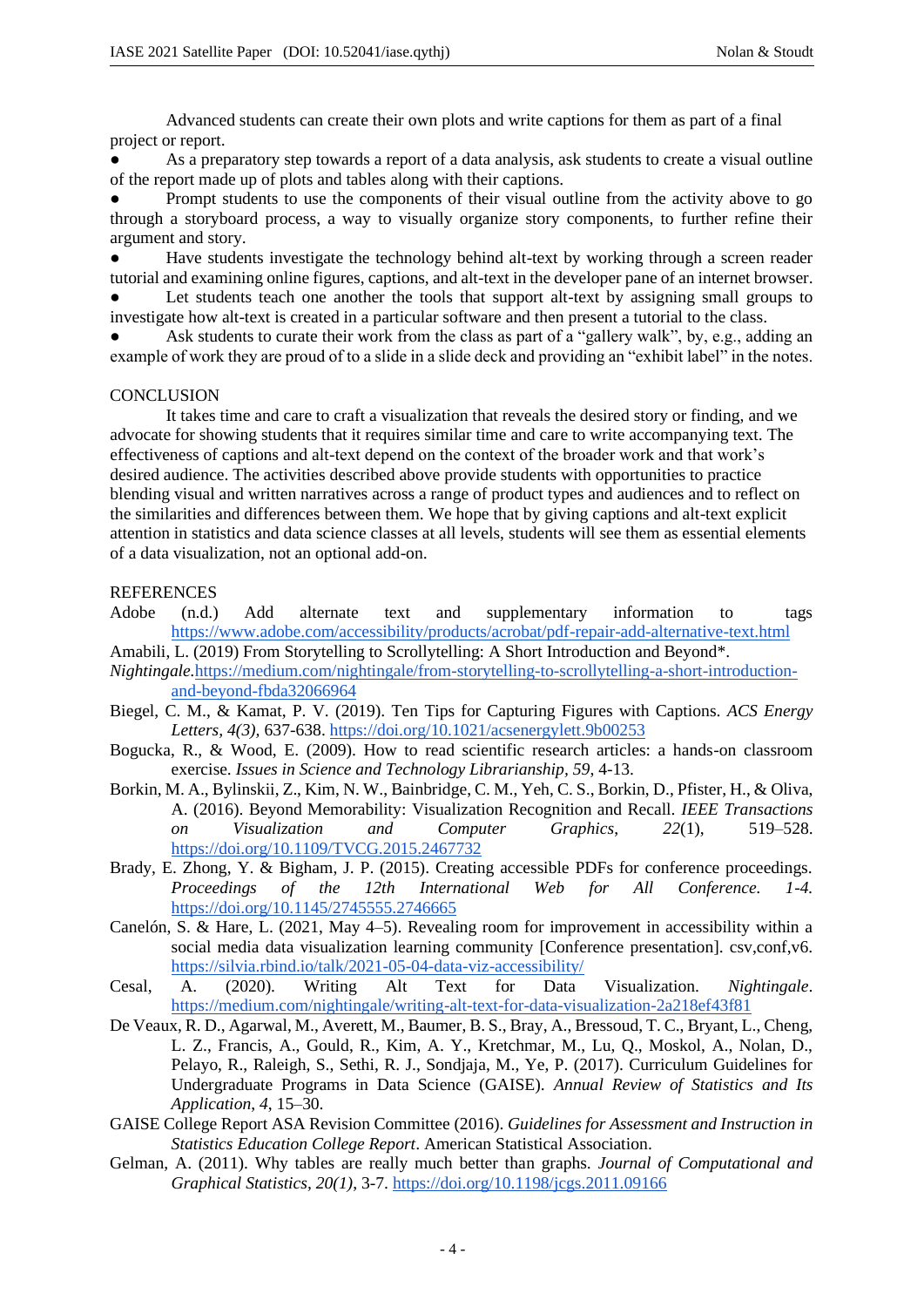- Gernsbacher, M. A. (2015). Video Captions Benefit Everyone. *Policy Insights from the Behavioral and Brain Sciences*, *2*(1), 195–202. https://doi.org/10.1177/2372732215602130
- Google (n.d.) Make Your Document or Presentation More Accessible. https://support.google.com/docs/answer/6199477?hl=en
- Guo, D., Zhang, S., Wright, K. L., & McTigue, E. M. (2020). Do You Get the Picture? A Meta-Analysis of the Effect of Graphics on Reading Comprehension. *AERA Open*, *6*(1), 233285842090169. https://doi.org/10.1177/2332858420901696
- Hewson, A. & Tonkin, E. (2011). Supporting PDF accessibility evaluation: early results from the FixRep project. *2nd Qualitative and Quantitative Methods in Libraries International Conference. 417-424.* https://doi.org/10.1142/9789814350303\_0051
- Hill, A., Dervieux, C. & Xie, Y. (2021) New in knitr: Improved accessibility with image alt text. *RStudio Blog.* https://blog.rstudio.com/2021/04/20/knitr-fig-alt/
- McEwan, T., & Weerts, B. (2007, September). ALT text and basic accessibility. In *Proceedings of HCI 2007 The 21st British HCI Group Annual Conference University of Lancaster, UK 21* (pp. 1- 4).
- New York Times (n.d.) What's going on in this graph? *The Learning Network*. https://www.nytimes.com/column/whats-going-on-in-this-graph
- Kerrick, J. S. (1959). News pictures, captions and the point of resolution. *Journalism Quarterly*, *36*(2), 183-188. https://doi.org/10.1177/107769905903600207
- Kerrick, J. S. (1955). The Influence of Captions on Picture Interpretation. *Journalism Quarterly*, *32*(2), 177–182. https://doi.org/10.1177/107769905503200205
- Kim, D. H., Setlur, V., & Agrawala, M. (2021). Towards Understanding How Readers Integrate Charts and Captions: A Case Study with Line Charts. *Proceedings of the 2021 CHI Conference on Human Factors in Computing Systems*, 1–11. https://doi.org/10.1145/3411764.3445443
- MacLeod, H., Bennett, C. L., Morris, M. R., & Cutrell, E. (2017). Understanding Blind People's Experiences with Computer-Generated Captions of Social Media Images. *Proceedings of the 2017 CHI Conference on Human Factors in Computing Systems*, 5988–5999. https://doi.org/10.1145/3025453.3025814
- Microsoft (n.d.) Add alternative text to a shape, picture, chart, SmartArt graphic, or other object. https://support.microsoft.com/en-us/office/add-alternative-text-to-a-shape-picture-chartsmartart-graphic-or-other-object-44989b2a-903c-4d9a-b742-6a75b451c669
- O'Brien, S., & Lauer, C. (2018). Testing the Susceptibility of Users to Deceptive Data Visualizations When Paired with Explanatory Text. *Proceedings of the 36th ACM International Conference on the Design of Communication*, 1–8. https://doi.org/10.1145/3233756.3233961
- Nolan, D., & Stoudt, S. (2020). Reading to write. *Significance*, *17*(6), 34–37. https://doi.org/10.1111/1740-9713.01469
- Raff, J. (2016). How to read and understand a scientific paper: a guide for non-scientists. *LSE Impact Blog.* https://blogs.lse.ac.uk/impactofsocialsciences/2016/05/09/how-to-read-and-understanda-scientific-paper-a-guide-for-non-scientists/
- Serrell, B. (2015). *Exhibit Labels: An Interpretive Approach* (2nd). Lanham, MD: Rowman & Littlefield Publishers.
- Smith, J., Mackiewicz, J., Hanson, D., Fanning, S. N., & Doan, S. (2016). The communicative work of biology-journal captions: Lessons for technical and professional communication. *Technical Communication Quarterly, 25(4)*, 260-277. https://doi.org/10.1080/10572252.2016.1222453
- Wang, X., Rush, C. & Horton, N. J. (2017). Data Visualization on Day One: Bringing Big Ideas into Intro Stats Early and Often. *Technology Innovations in Statistics Education*, *10*(1). https://escholarship.org/uc/item/84v3774z
- Zhang, Y., Sun, Y., Padilla, L., Barua, S., Bertini, E., & Parker, A. G. (2021). Mapping the Landscape of COVID-19 Crisis Visualizations. *Proceedings of the 2021 CHI Conference on Human Factors in Computing Systems*, 1–23. https://doi.org/10.1145/3411764.3445381